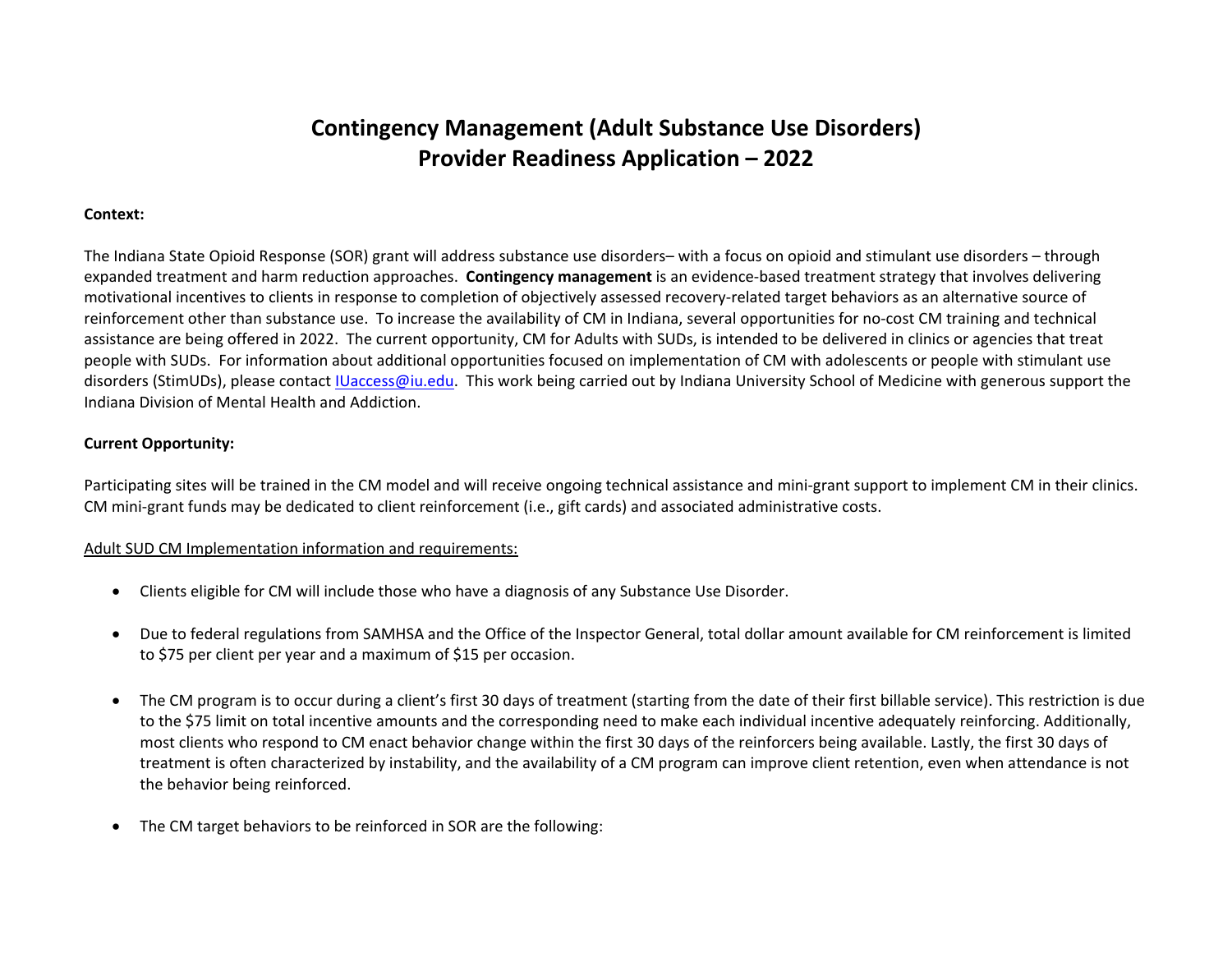- o Attendance/Participation in treatment and recovery services;
- o Participation in pro-social activities (e.g., job interviews, job applications, medical appointments, filling prescriptions [see below], exercise);
- o Adherence to prescribed medication regimen when applicable.

\* Although drug abstinence may be used as a CM target behavior in this program, several considerations should be made prior to adopting this CM target. These include the fact that the overall magnitude of reinforcement available (\$75) is might not be sufficient to engender a significant period of abstinence, the need to provide evidence of abstinence (i.e. urine screens) at regular intervals, and potential organizational/logistical barriers abstinence determination and reinforcement.

- Clinics will be expected to work with the training team to develop a specific CM reinforcement schedule that includes escalation of reinforcement over time. Additionally, reinforcement is to be provided in close proximity to demonstration of the target behavior (i.e., not less than weekly).
- Documentation for CM shall include receipts for purchases and a perpetual inventory log with clients' signatures (if providing virtual services, obtain verbal consent to treat via phone, video, web-based service like zoom, etc.). Organizations may provide CM reinforcement via outside vendors (e.g., TangoCard) as long as appropriate financial controls and record keeping are in place.
- Programs receiving CM funding will be expected to 1) attend an initial 1-day virtual workshop, 2) participate in monthly provider and technical assistance calls (with clinical consultant and CM expert, Dr. Jeremiah Weinstock, Professor of Psychology at Saint Louis University), and 3) complete periodic program evaluations/surveys. The monthly calls will provide an opportunity for program staff to learn from one another and collaboratively develop best implementation practices, while the evaluations/surveys will contribute to both the determination the program's effectiveness and the justification for funding future evidence-based training opportunities.

Anticipated timeline:

- CM applications due to the IU CM Team by February 20, 2022. Please submit this document with responses included to: **iuaccess@iu.edu**.
- The IU CM Team will review applications and relevant substance-involved data and notify providers of their application status by February 28, 2022.
- CM training will begin in the spring of 2022, with allocation of mini grants and implementation launch to follow.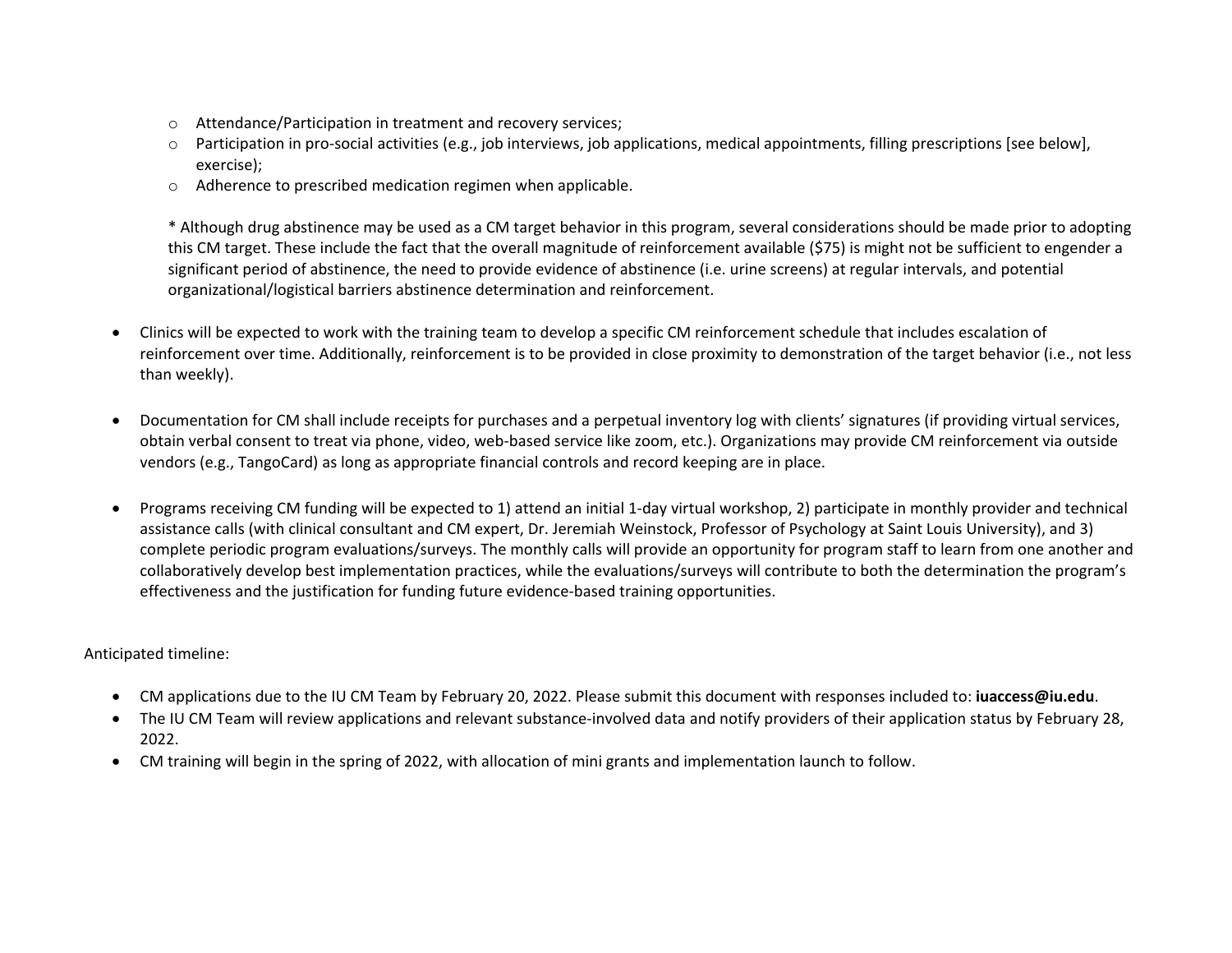The purpose of this request for proposal is to better inform the DMHA/IU-CM team of the providers' readiness for the delivery of an evidence-based CM program, and to inform the development of appropriate training and technical assistance, depending on the needs identified by individual providers. These providers will receive SOR allocations, in the form of a mini grant, to cover the CM incentives, administrative costs, and related expenses at the organization's discretion. Each provider submitting an application agrees to participate in training and evaluation efforts for CM and to provide a point-of-contact within the specific site where CM will actually be implemented.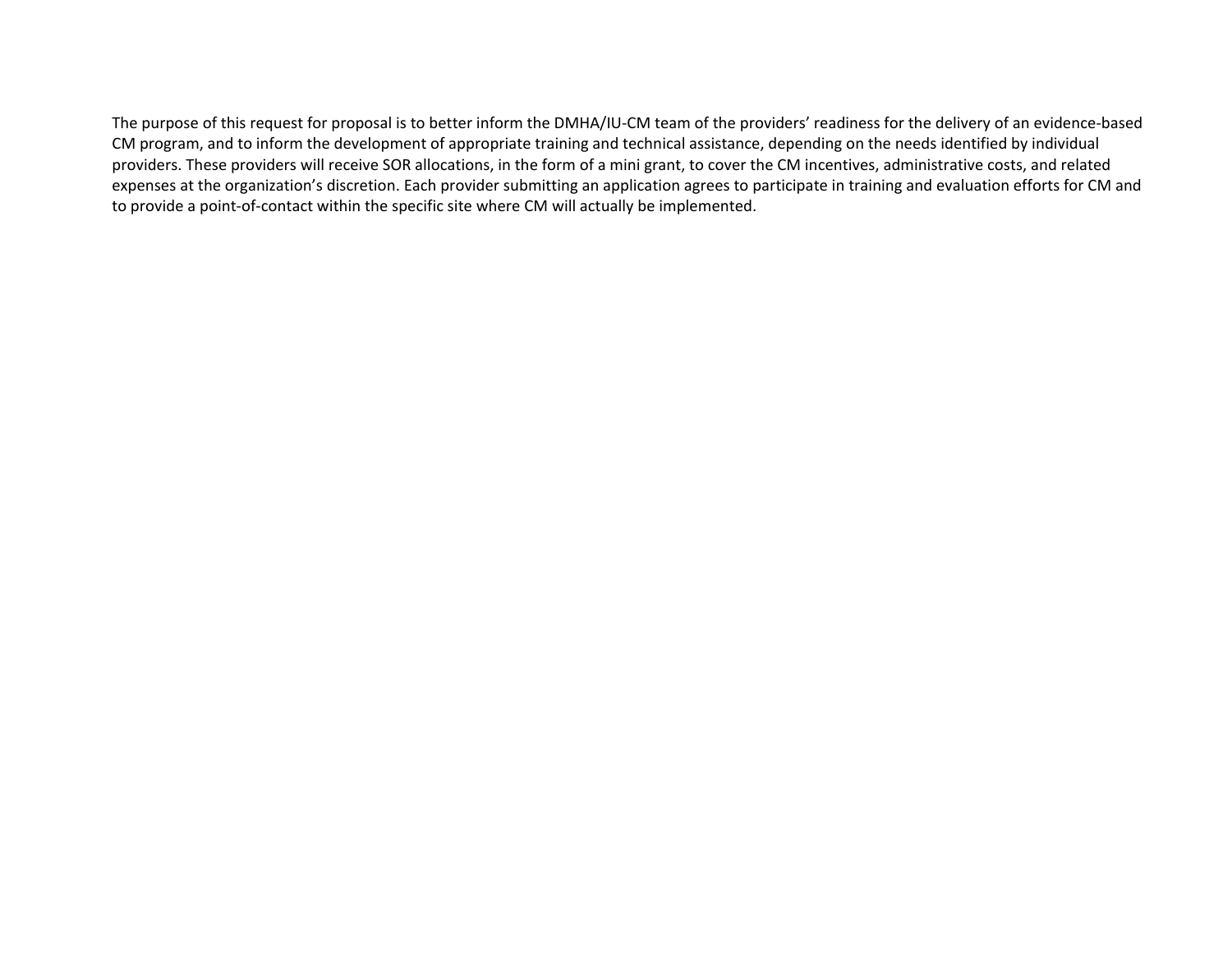## **PLEASE RESPOND TO THE QUESTIONS BELOW REFERRING TO THE PHYSICAL SITE WHERE CONTINGENCY MANAGEMENT SERVICES WILL BE DELIVERED**

# **Agency Name: Site Address(es):**

| <b>Identified Staff to Support Contingency Management</b> |               |                                        |                                                                                                                         |  |
|-----------------------------------------------------------|---------------|----------------------------------------|-------------------------------------------------------------------------------------------------------------------------|--|
| <b>Full name</b>                                          | Site location | <b>Position (i.e. Counselor, Peer)</b> | Describe the staff member's role in CM<br>delivery/management (including participation in<br>monthly provider TA calls) |  |
|                                                           |               |                                        |                                                                                                                         |  |
|                                                           |               |                                        |                                                                                                                         |  |
|                                                           |               |                                        |                                                                                                                         |  |
|                                                           |               |                                        |                                                                                                                         |  |
|                                                           |               |                                        |                                                                                                                         |  |

- 1. Please describe the landscape of substance use disorder (SUD) at your agency/site(s) and in your community. For example, what proportion of your clients have an SUD? What are the primary substances used (e.g., opioids, methamphetamine)? What other resources are available in your community (e.g., needle exchange, peer recovery coaches)?
- 2. Please describe your current approach to SUD treatment, include both medical and psychosocial aspects of treatment. What challenges or obstacles is your agency experiencing in regards to this treatment that CM can address? For example, what do you expect will change with the implementation of CM. What differences are you hoping to see among clients and staff when using CM? What are the primary outcomes you hope to achieve?
- 3. Please provide a general description of how you plan to develop and implement CM. (Technical assistance calls will later help refine this plan as needed.) Please describe the target behavior that will be reinforced via CM and the rationale for its selection. How often will the behavior be observed and reinforced? How will you choose what incentives are provided to clients? What will be the role of key staff?
- 4. Selected agencies/sites will actively engage individuals in CM during the first month of treatment. Please describe your strategies for engaging SUD clients early in their treatment episode through CM and keeping them engaged after the first month, when CM incentives are